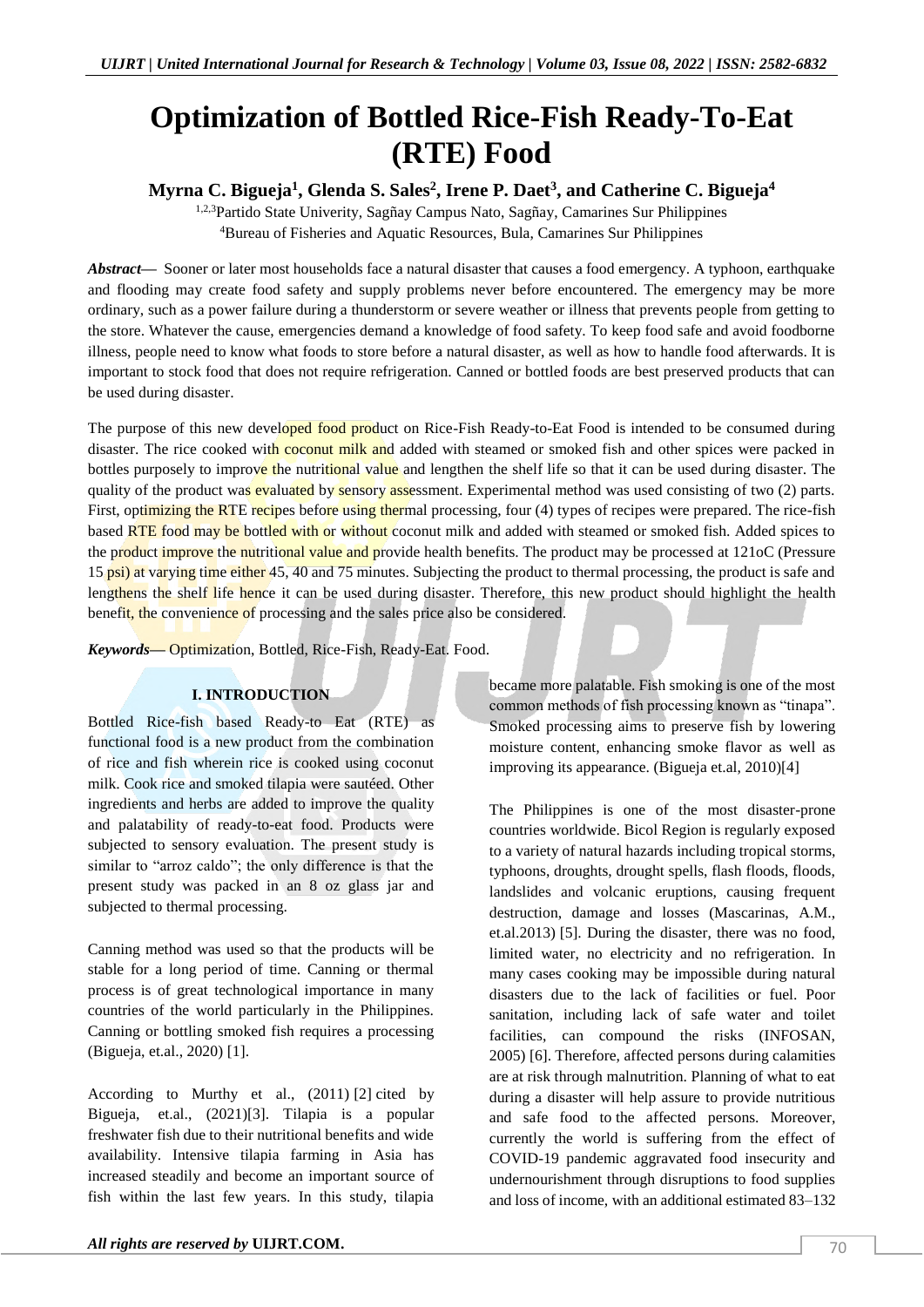million people becoming undernourished (FAO et al., 2020) [7].

As such, people need to have a full attention in eating one dish meal to provide all the nutrients needed by our body like rice (Oryza sativa). It is a dietary staple food and one of the most important cereal crops, especially for people in Asia, and the consumption outside Asia has increased as reported by Orthoefer, 2005[8]. It provides the bulk of daily calories for many companion animals and humans (Ryan, 2011) [9]. The unique taste of rice provides an easy way to combine rice with the other food to achieve better taste and nutritional balance. In addition, lots of Filipinos are all fond of eating rice fish because they believe that rice provides energy and fish provides protein and many other nutrients which are required by our body.

Fish plays a significant role in a healthy and balanced diet. Its intake has a lot of health benefits. Fish provides various nutrients, including protein and long-chain omega-3 polyunsaturated fatty acids and micronutrients (Ubaid, Q. et.al., 2020) [10]. Mixing the Rice and Fish as a one dish meal would be more beneficial not only for those people affected by natural disasters but also for the populace.

Ready to eat foods (RTE) are convenience foods, enclosed in aluminum containers or bottled that only need to be cut and heated before being served. Instant vegetables in bottled fall under this category and find application not only as home meal replacement in working class households but also in fast-food restaurants and multi cuisine food joints. These are handy meals for armed forces and paramilitary forces deployed in remote places (Muktawat, P. and Varma, N., 2013) [11]

The idea of producing bottled rice- fish RTE food is purposely intended to supply during the time of disaster wherein the affected individuals will no longer cook

their food. These rice- fish RTE foods were developed and intended to be consumed as they do not require reheating before serving, hence for people in the midst of problems during disaster it will be convenient for them to provide food to their children.

#### **II. METHODOLOGY**

*2.1 Materials and Methods.* The researchers applied experimental methods of research. A new Ready–To– Eat (RTE) Food product was developed using the combination of rice and tilapia fish cooked in a coconut sauce pack in a bottle. The new RTE food was subjected to thermal processing. Thermal processing of food is one of the most important preservation methods in food preservation to extend the shelf-life of foods. Likewise, the products will be subjected to determine the effect of different formulations of RTEs food product at different processing time such as 45, 50 and 75 minutes and will be subjected for sensory evaluation.

*2.2 Research Procedures.* The researchers will formulate four (4) products (as treatment 1, 2, 3  $\&$  4) (Table 1). Treatment (T1) rice cooked without coconut milk and added with steamed tilapia, Treatment 2 (T2) rice cooked with coconut milk added with steamed tilapia and Treatment 3 (T3) rice cooked with coconut milk added with smoked tilapia. Treatment 4 (T4) rice without coconut milk and added with smoked flakes tilapia. All treatments were the same amount as other ingredients and spices to improve its quality attributes. The preferred formulation of the product was determined through evaluation performed by the researchers and selected panelists. This preferred formulation will used to process three (3) samples of Rice and Tilapia in Coconut Sauce at 121oC (Pressure 15 psi) in varying processing time such as: 45, 60 and 75 minutes The finished products were then subjected to sensory evaluation for quality and acceptability of the product. There were 100 persons from different communities which are usually affected by natural disasters evaluated on the finished products.

|                                  | T1               | T2               | T3   | <b>T4</b> |
|----------------------------------|------------------|------------------|------|-----------|
| Rice cooked without coconut milk | 300 <sub>g</sub> |                  |      | 300g      |
| Rice cooked with coconut milk    |                  | 300 <sub>g</sub> | 300g |           |
| <b>Steamed tilapia flakes</b>    | 30%              | 30%              |      |           |
| Smoked tilapia                   |                  |                  | 30%  | 30%       |
| vegetable oil                    | 15%              | 15%              | 15%  | 15%       |
| carrots                          | 8%               | 8%               | 8%   | 8%        |
| garlic                           | 10%              | 10%              | 10%  | 10%       |
| <b>Bell pepper</b>               | 5%               | 5%               | 5%   | 5%        |
| <b>Refine salt</b>               | 1%               | 1%               | 1%   | 1%        |

*Table 1. Formulation for Experimental Trials*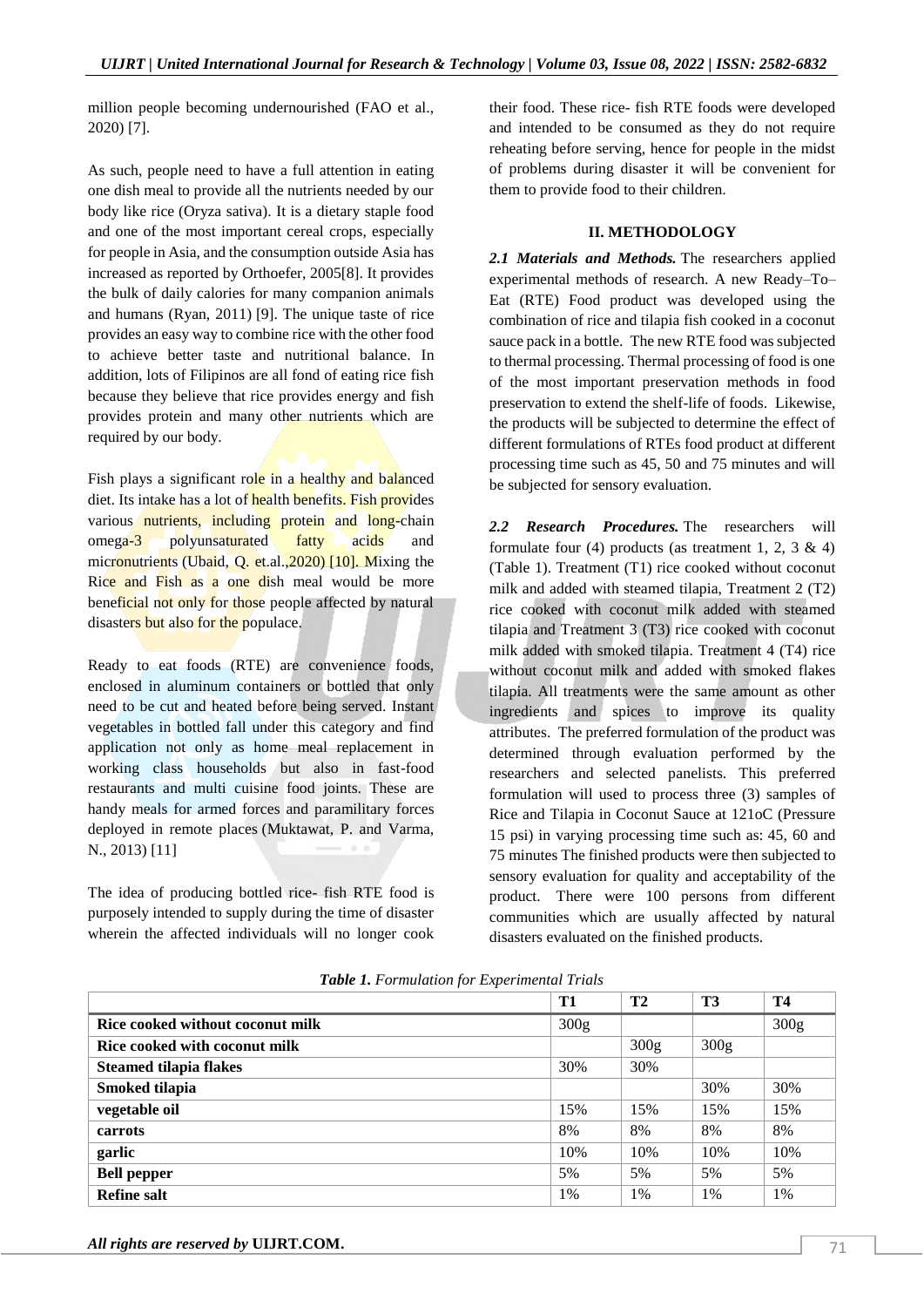| <b>Black</b><br>pepper<br>-- | $^{\bullet}$ $_{\odot}$<br><br>$\overline{\phantom{a}}$ | 10/ | $^{\bullet}$ %<br>/ U<br>. . | 1% |
|------------------------------|---------------------------------------------------------|-----|------------------------------|----|

#### *2.3 Methods of Preparing the RTE Food*

*2.3.1. Raw Materials.* That were used are: 2 cups of rice mixed with one cup of water and coconut milk and one ½ kilo fish meat.

*2.3.2. Rice Preparation.* The 2 cups of rice were thoroughly washed, added with 1 cup of water and coconut milk was cooked for 30 minutes.

*2.3.3. Fish Preparation.* The tilapia fish was dressed, cleaned, washed and soaked in 10% brine solution. Soaking the fish in brine solution the blood will be removed and add flavor to the fish. The brined fish was steamed and smoked for 45 minutes.

*2.3.4. RTE Preparation.* The garlic and onion will be sautéed in corn oil until the color becomes light brown and the rice, steamed or smoked flakes tilapia, green peas, pickles, bell pepper, raisin, refined salt and black pepper were added and continue heating for 5 minutes. RTE were set aside.

*2.3.5. Filling and Sealing.* The RTE food was into 8oz glass jars with ½ head space. The filled glass jars were exhausted for 15 minutes.

*2.3.6. Bottling process.* After filling the glass jars will be sealed loosely. The jars were processed at 121oC (Pressure 15 psi) with a process lethality (F0) of 5 minutes for 45-60, and 75 minutes in a pressure cooker. *2.4 Sensory Analysis.* The four (4) formulations were subjected to a preference test and determined using the 9-point hedonic scale (1-dislike extremely, 5-neither like nor dislike and 9-like extremely). The most preferred formulation was used in the determining the characteristics or attributes of the products such as: color, salinity, spiciness and pili nut, coconut, garlic, chili flavor and softness of the product using the just about right scale (1-not enough, 3-just about right or JAR and 5-too much).

#### **III. RESULTS AND FINDINGS**

#### *3.1 The Standard formulation in processing the Rice-Fish RTE Food in Glass Jars.*

Four formulations were prepared to develop and optimize RTE rice-fish as functional to be used during disaster. In this study, the desired amount of ingredients was achieved processed at 121oC (Pressure 15 psi) with a process lethality (F0) of 5 minutes for 60 minutes in a pressure cooker. Laboratory trials were conducted to determine the appropriate process and proportion of all ingredients. Three (3) products were prepared with or without coconut milk and steamed or smoked tilapia. The products were subjected to consumer testing, a total 30 persons evaluated the products using the 7-point hedonic scale. The results cited in Table 2. The chosen proportion was used in manufacturing products at the same temperature but of different processing / cooking time; 60 minutes, 75 minutes and 90 minutes respectively. The products were then subjected to sensory evaluation, specifically the descriptive evaluation and preference test.

| <b>Attributes</b>         | <b>T1</b> | <b>Description</b>    | T <sub>2</sub> | <b>Description</b>    | <b>T3</b> | <b>Description</b>   | <b>T4</b> | <b>Description</b>    |
|---------------------------|-----------|-----------------------|----------------|-----------------------|-----------|----------------------|-----------|-----------------------|
| Odor                      | 4.87      | Slightly strong       | 4.57           | Slightly strong       | 4.07      | 5.43<br>Ideal        |           | Moderately            |
|                           |           |                       |                |                       |           |                      |           | strong                |
| <b>Flavor</b>             | 4.20      | <b>Slightly Sweet</b> | 4.30           | <b>Slightly Sweet</b> | 4.07      | Slightly             | 5.45      | <b>Slightly Salty</b> |
|                           |           |                       |                |                       |           | Sweet                |           |                       |
| <b>Taste</b>              | 4.85      | Slightly              | 4.52           | Slightly              | 3.96      | Ideal                | 5.42      | Slightly              |
|                           |           | Strong                |                | Strong                |           |                      |           | Strong                |
| <b>Texture</b>            | 4.85      | Moderately            | 4.49           | Moderately            | 4.07      | Slightly             | 5.00      | Moderately            |
|                           |           | tender                |                | tender                |           | tender               |           | tender                |
| Color                     | 4.84      | Liked                 | 4.52           | liked                 | 4.08      | Neither<br><b>or</b> | 5.47      | liked                 |
|                           |           |                       |                |                       |           | dislike              |           | extremely             |
| <b>Gen. Acceptability</b> | 4.77      | liked                 | 4.43           | liked                 | 4.02      | neither<br><b>or</b> | 5.50      | liked                 |
|                           |           |                       |                |                       |           | dislike              |           | extremely             |

| Table 2. Mean Scores on the Results Sensory Evaluation of the Four Treatments of Bottled Rice-fish RTE food |  |  |  |  |  |
|-------------------------------------------------------------------------------------------------------------|--|--|--|--|--|
|-------------------------------------------------------------------------------------------------------------|--|--|--|--|--|

Legend: T- Treatment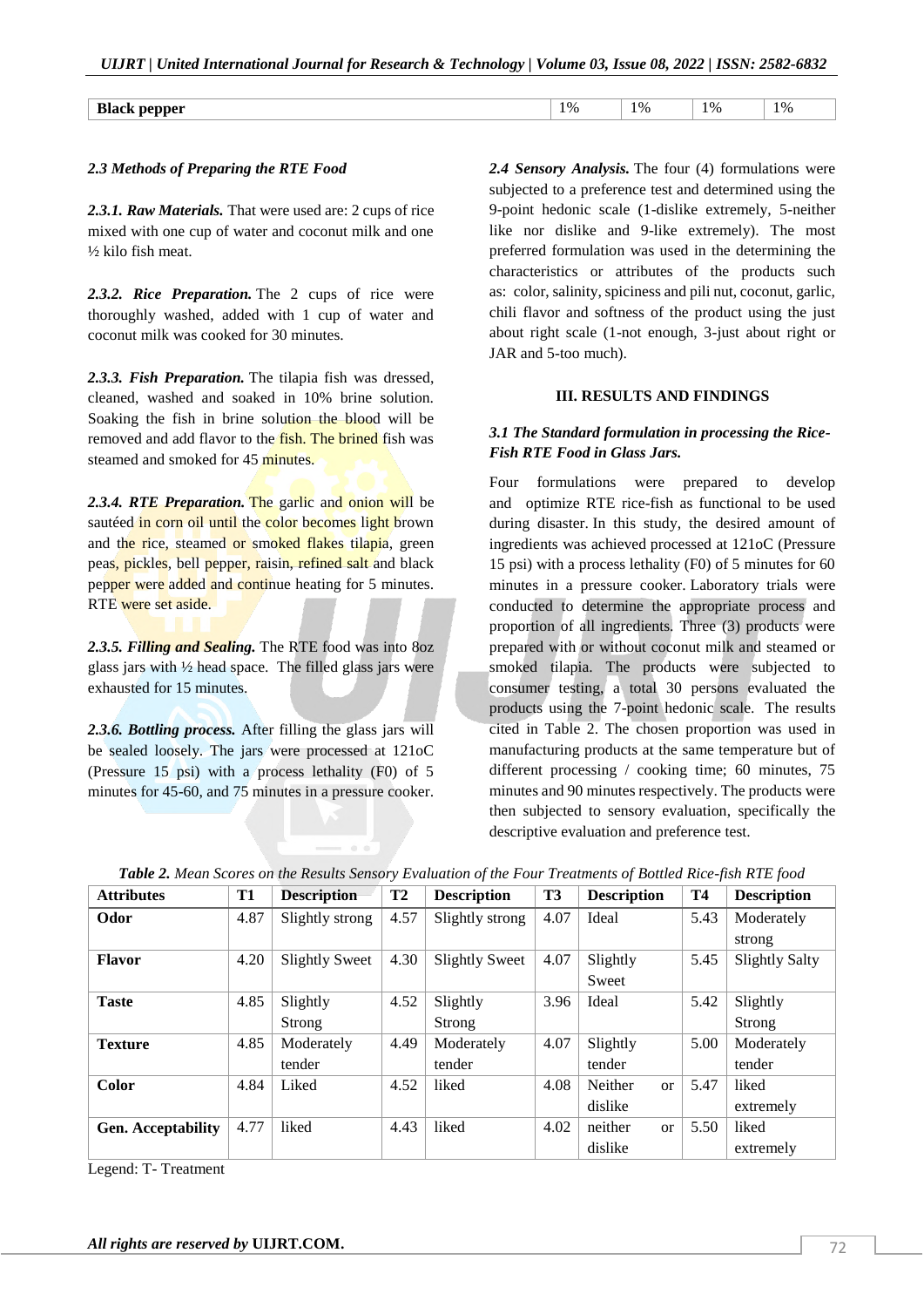To determine the best treatment of rice-fish RTE food the Table 2 showed the summary of mean scores on the sensory attributes of Treatments of processing bottled RTE food. It was noted that the odor and taste of T3 was rated ideal with the rating of 4.07 and 3. 96 respectively. The flavor of T1, T2 and T3 was rated slightly sweet while T4 was rated slightly salty. The texture T1, T2 and T4 rated moderately tender and, On the other hand, the color treatment without coconut milk and added with smoked tilapia was rated extremely. These results may be that the stability of coconut milk was not achieved since emulsification of coconut milk was not applied in this study. Some researchers stated that the most commonly used methods to improve the stability of coconut milk are using emulsifying agents and surfaceactive stabilizers such as protein, sucrose esters, Tween, sodium carboxymethyl cellulose, and sodium dodecyl sulfate (Ariyaprakai et al., 2013; Thanatrungrueang &

Harnsilawat, 2019; Tangsuphoom & Coupland, 2008) [12,13,14]. Hence, to improve the color and appearance of the present, developing RTE using coconut milk should undergo a process of emulsification of the coconut milk. On the other hand, Odor of T3 and T4 was ideal and moderately strong respectively; this may be due to the effect of smoked odor since T3 and T4 were added with smoked tilapia.

Generally, this result indicates that among the three treatments, the RTE without coconut milk and smoked tilapia are the most acceptable. Hence, the preferred formulation of bottling RTE was 300 grams cooked rice without coconut, 30% of smoked tilapia, 15% vegetable oil, 8% carrots, 10% garlic. 5% bell pepper and 1% refined salt and black pepper. The best treatment was then undergoing several treatments at the different time and the same temperature (121oC (Pressure 15 psi).

| <b>Processing Time</b><br><b>Characteristics</b> |            |                            |         |                   |            |                  |  |
|--------------------------------------------------|------------|----------------------------|---------|-------------------|------------|------------------|--|
|                                                  | 45 Minutes |                            |         | 60 Minutes        | 75 Minutes |                  |  |
| <b>Saltines</b>                                  | 2.4        | Just Right                 | 2.0     | Just Right        | 2.4        | Just Right       |  |
| <b>Color</b>                                     | 2.8        | Just About Right           | 2.4     | Just About Right  | 3.5        | Brown yellow     |  |
| <b>Rice Flavor</b>                               | 2.8        | Just About Right           | 2.4     | Just About Right  | 2.9        | Just About Right |  |
| <b>Chili Flavor</b>                              | 2.5        | Just About Right           | 2.5     | Just About Right  | 2.5        | Just About Right |  |
| <b>Coconut Odor</b>                              | 3.6        | <b>Moderately Distinct</b> | 2.5     | Just Right        | 2.5        | Just About Right |  |
| <b>Appearance</b>                                | 2.8        | Just About Right           | 2.4     | Just Right        | 2.9        | Just About Right |  |
| <b>Firmness</b>                                  | 3.6        | Moderately Firm/           | $2.2\,$ | <b>Just Right</b> | 1.6        | Just Right       |  |
| Mean                                             | 2.93       | <b>Just About Right</b>    | 2.34    | Just Right        | 2.61       | Just About Right |  |

*Table 3. Summary Descriptive Characteristics of Bottled Rice-Fish RTE Food process at 2500F at Varied Processing*

# *3.2 Sensory Evaluation of Bottled Rice-Fish RTE food at varying temperature time*

The results of the sensory evaluation on the descriptive test on the different attributes are presented in Table 3 likewise the result of the Analysis of Variance  $(ANOVA)$  or  $F -$  test is presented in Table 4. Thermal processing is applied in this new develop RTE food to ensure food safety without sacrificing the quality of the product. Hence it is necessary to undergo experimental procedures to ensure that the products are safe and quality. According to Dewan, F, (2020) [15] that Thermal treatment uses the application of heat to preserve food by destroying pathogenic and spoilage microorganisms, and denaturing the toxins and enzymes present in food. Sterilization is a high heat treatment practiced mainly in canned food for long time preservation. Sterilization implies the complete destruction of all living microorganisms including spores (Kumar & Sandeep, 2014) [16]. This term is commonly used in case of canned or bottled food products.

Table 3 shows characteristics of bottled products in varied processing. The come up time for the product to reach 121°C was 5-10 minutes. After attaining 121°C the product was subjected to steam-air mixture  $(10Psi +$ 5Psi) until the product temperature reached 118°C in 15 minutes.

The results of sensory evaluation on coconut odor showed that processing time changed its coconut odor. The products processed in forty-five (45), sixty (60) and Seventy-five (75) minutes were rated 2.9 (Just About Right), 2.4(Just Right) and 2.8 (Just About Right) respectively. It can be deduced that coconut was identified regardless of the length of time it was processed. However, 60 minutes of processing is just right. It also indicates that the color of the product at 75 minutes was rated 3.5 or brown yellow. Similar findings were discussed by Chiewchann, N., (2006) [17]. Sterilizing at 121.1°C for 60min could provide an acceptable color compared to fresh coconut milk while heating at lower temperature but for a longer time permitted more browning reaction and resulted in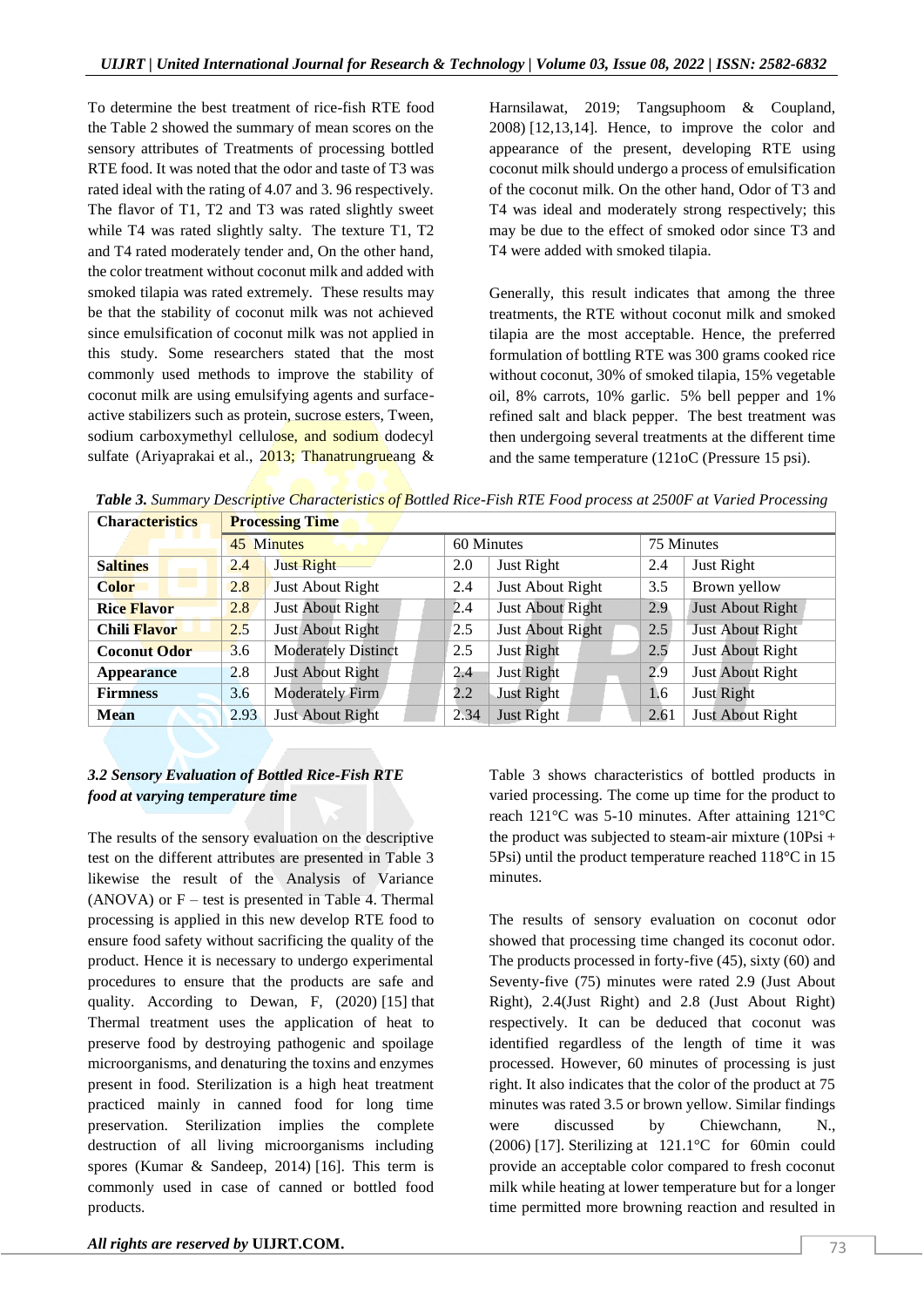an increase of b value. Overall, the results suggested that quality of canned high fat coconut milk in terms of rheological and optical properties was influenced by both homogenizing pressure and sterilizing condition.

The firmness of the product shows that in all levels of processing time it was described by the panelists that the product is tender or Just about right this means that although the products were subjected to various processing times the flesh remains tender, therefore the flesh has a good texture. Bao J.S., (2016)[18] explained that Rice eating quality depends on the texture and flavor of the cooked rice or rice products. The texture of the cooked rice can be expressed in terms of hardness or firmness and stickiness or adhesiveness and moistness to touch, while the flavor can be expressed in terms of aromatics, taste, and mouthfeel. The eating quality can be directly characterized and measured with descriptive sensory analysis and textural instruments or indirectly predicted with a series of physicochemical property evaluations. Similarly, Luh, B.S., 1994 [19] stated that there are types of canned rice products on the market including soups with rice, meat and rice dinners, casseroles, Spanish rice, unflavored cooked rice, fried rice, and rice pudding.

Rice with a high protein content takes a long time to cook because of the physical barrier to water absorption created by the protein matrix around starch granules. Low-protein rice is more tender, more cohesive, and sweeter than high-protein rice. Parboiled rice is often used in preparing canned-rice products because of the stability of the kernel and the retention of its shape without disintegration under rigid retorting and heating conditions. Other factors that may affect the quality of canned rice include pH, fat content, salt concentration, and blanching time19].

Consumers always look for appealing attributes on new foods (Zhao, S. et.al., 2019) [20]. Therefore, this new product should highlight the health benefit, the convenience of processing and the sales price also be considered.

It was noted that the processing time does not change the saltiness, Spiciness, Garlic Flavor and Chili Flavor of the product. Spices were used in these Rice-Fish based RTE products not only to enhance the flavor but also for medical purposes. Food safety and unhealthy food have been the issues during the disaster. Hence, adding species to the processed products like RTE food would be beneficial to those people affected by disasters (natural calamities and pandemic). Spices and herbs

have been in use for centuries both for culinary and medicinal purposes. Spices not only enhance the flavor, aroma, and color of food and beverages, but they can also protect from acute and chronic diseases (Jiang, T. A. 2019) [21]. Culinary herbs and spices are foods that are a rich source of bioactive molecules such as sulfurcontaining compounds, tannins, alkaloids, phenolic triterpenes, and vitamins, especially flavonoids and polyphenols (Yashin, A. et.al., 2017; Opara, E.I., 2014)[22, 23]. There is now ample evidence that culinary herbs and spices are sources of constituents that possess antioxidative, anti-inflammatory, antitumorigenic, anticarcinogenic, and glucose- and cholesterol-lowering activities as well as properties that affect cognition and mood, which are actively used in preclinical, clinical, and therapeutic trials investigating new treatments of diseases.

Furthermore, It was found that frequent consumption of spicy foods was also linked to a lower risk of death from cancer, ischemic heart diseases, and respiratory diseases, and this was more evident in women than in men. People who consumed fresh chili tended to have a lower risk of death from cancer, ischemic heart disease, and diabetes (Chopan, M., & Littenberg, B.,2017; Chen, Y.H., et.al., 2017) [24,25]. Black pepper contains from 5 to 9% piperine, the major active constituent. Black pepper also contains alkamides, piptigrine, wisanine, and dipiperamide (Kapoor, I.P.,et.al., 2009)[26]. Black pepper or piperine treatment has also been evidenced to lower lipid peroxidation in vivo and beneficially influence cellular antioxidant status in a number of experimental situations of oxidative stress (Kaleem, M., et.al., 2005; Vijayakumar, R.S., & Nalini, N.,2006)[27,28]. Garlic has traditionally been used to promote cardiovascular health through a variety of mechanisms (Butt, M.S., Sultan, M.T., Butt, M.S., & Iqbal, J.,2009; Blumenthal, M., Busse, W., & Goldberg, A., 1998; Kwak, J.S., 2014)[29,30,31] Evidence from in vitro, animal, and human research has shown that taking garlic may slow the development of atherosclerotic process (hardening of the arteries; (Budoff, M.J., et.al., 2009; Efendy, J.L., et.al., 1997) [32,33], a condition that can lead to heart attacks and strokes, by beneficially reducing fatty streak formation in blood vessels and atherosclerotic plaque size (Ferri, N et. al., 2003; Durak, I et.al., 2002) [34,35]. With the health benefit of spices used in this new developed product this can be of benefit to be served to people affected with natural calamities and pandemics where there is a lack of food or sometimes no food supply. Hence this can be reduced to the problems of the government on food security during disaster and pandemic.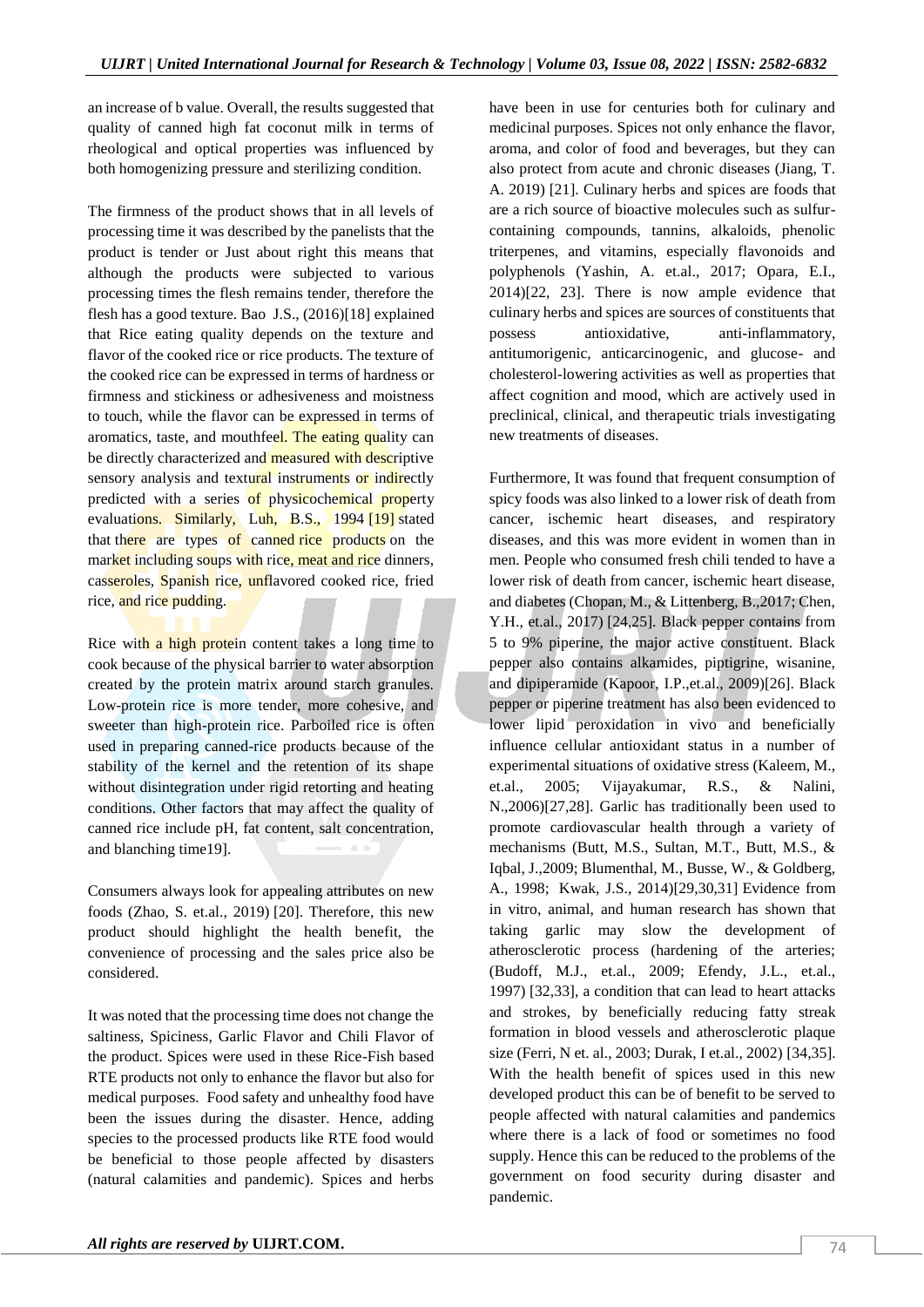| <b>Attributes</b>    | F        | <b>P-value</b> | <b>Decision</b> |
|----------------------|----------|----------------|-----------------|
| <b>Saltines</b>      | 4.110532 | 0.024667       | Not Significant |
| <b>Spiciness</b>     | 6.657534 | 0.003466       | Not Significant |
| <b>Garlic Flavor</b> | 3.56087  | 0.038807       | Not Significant |
| Appearance           | 0.346154 | 0.709732       | Not Significant |
| <b>Coconut Odor</b>  | 0.346154 | 0.709732       | Not Significant |
| <b>Texture</b>       | 0.346154 | 0.709732       | Not Significant |

*Table 4. Results of Analysis of Variance (ANOVA) on the Different Sensory Attributes of Bottled Rice-Fish RTE Food*

## *3.3 Significant Difference on the Sensory Attributes of Bottled Rice-fish RTE food in Coconut Sauce*

The result of the sensory evaluation was subjected to the  $F$  – test and it was computed using a five percent (5%) level of significance. The results of the  $F -$  test of the sensory attributes of the Rice-Fish Ready-to-Eat Food are shown in Table 4.

As reflected in Table  $4\sqrt{\frac{h}{\epsilon}}$  p-value of all Attributes are greater than the  $(p<0.05)$  level of significance therefore the null hypothesis is accepted. Hence, the RTE food processed at different times has no significant difference. This result implied that RTE food can be processed at 45, 60 and 75 minutes and is acceptable to the consumers. However, it is also recommended that products should be subjected to shelf life analysis because storage time can affect the keeping quality of the product.

## **VI. CONCLUSIONS**

The rice-fish based RTE food may be bottled with or without coconut milk and added with steamed or smoked fish. Added spices to the product improve the nutritional value and provide health benefits. The product may be processed at 121oC (Pressure 15 psi) at varying time either 45, 40 and 75 minutes. Subjecting the product to thermal processing, the product is safe and lengthens the shelf life hence it can be used during disaster. Therefore, this new product should highlight the health benefit, the convenience of processing and the sales price also be considered.

### **ACKNOWLEDGMENT**

The researchers gratefully acknowledge the Partido State University for the financial support. To the sensory evaluators from different communities which are usually affected with the natural disaster for giving their time to evaluate the products

#### **REFERENCES**

[1] Bigueja, et.al., 2020. Standardization and sensory evaluation of bottled smoked Indian oil sardines (Sardinella longiceps). Kuroshio Sympsium Proceeding.

- [2] Murthy, L.N., Panda, S.K., Shamasundar, B.A.,2011. Physico-chemical and Functional Properties of Proteins of Tilapia (Oreochromis mossambicus). Journal of Food Process Engineering 34, 83–107.
- [3] Bigueja, et.al., 2021. Physico, Microbiological and Nutritional Quality of Vacuum Smoked Nile Tilapia (Oreochromis Niloticus) in Different Moisture Content at Various Storage Time and Temperature. UIJRT | United International Journal for Research & Technology | Volume 03, Issue 01, 2021.
- [4] Bigueja, M. and Mabana, P. (2010). Physicochemical and Microbiological Analysis of Smoked Indian Makerrel (Rastrelliger kanagurta) using Smoke Flavor Enhancer. Proceedding of 2010 Intrnational Conference on Agricultural and Animal Science, 370-373.
- [5] Mascarinas, A.M., et.al.(2013). Mainstreaming disaster risk reduction into agriculture: a case study from Bicol Region, Philippines. FAO, Rome (Italy). Climate, Energy and Tenure Div. [Corporate Author] NRC [Corporate Author]
- [6] NFOSAN, (/2005). "Food Safety in Natural Disasters". https://www.paho.org/disasters/dmdocuments/Foo dSafetyinDisasters.pdf
- [7] FAO, IFAD, UNICEF, WFP & WHO. 2020. The State of Food Security and Nutrition in the World 2020: Transforming food systems for affordable healthy diets. Rome: FAO. (also available at https://doi.org/10.4060/ca9692en).
- [8] Orthoefer, F. T., (2005). Rice Brain Oil. In Bailey's Industrial Oil and Fat Products, Sixth Edition. New York: John Wiley & Sons, Inc
- [9] Ryan, E. P. 2011. Bioactive food components and health properties of rice bran. Journal of the American veterinary Medical Association. 238: 593 - 600.
- [10] Ubaid,Q., et.al.,2020). Health benefits of eating fish. Smarty Agripost Fisheries.